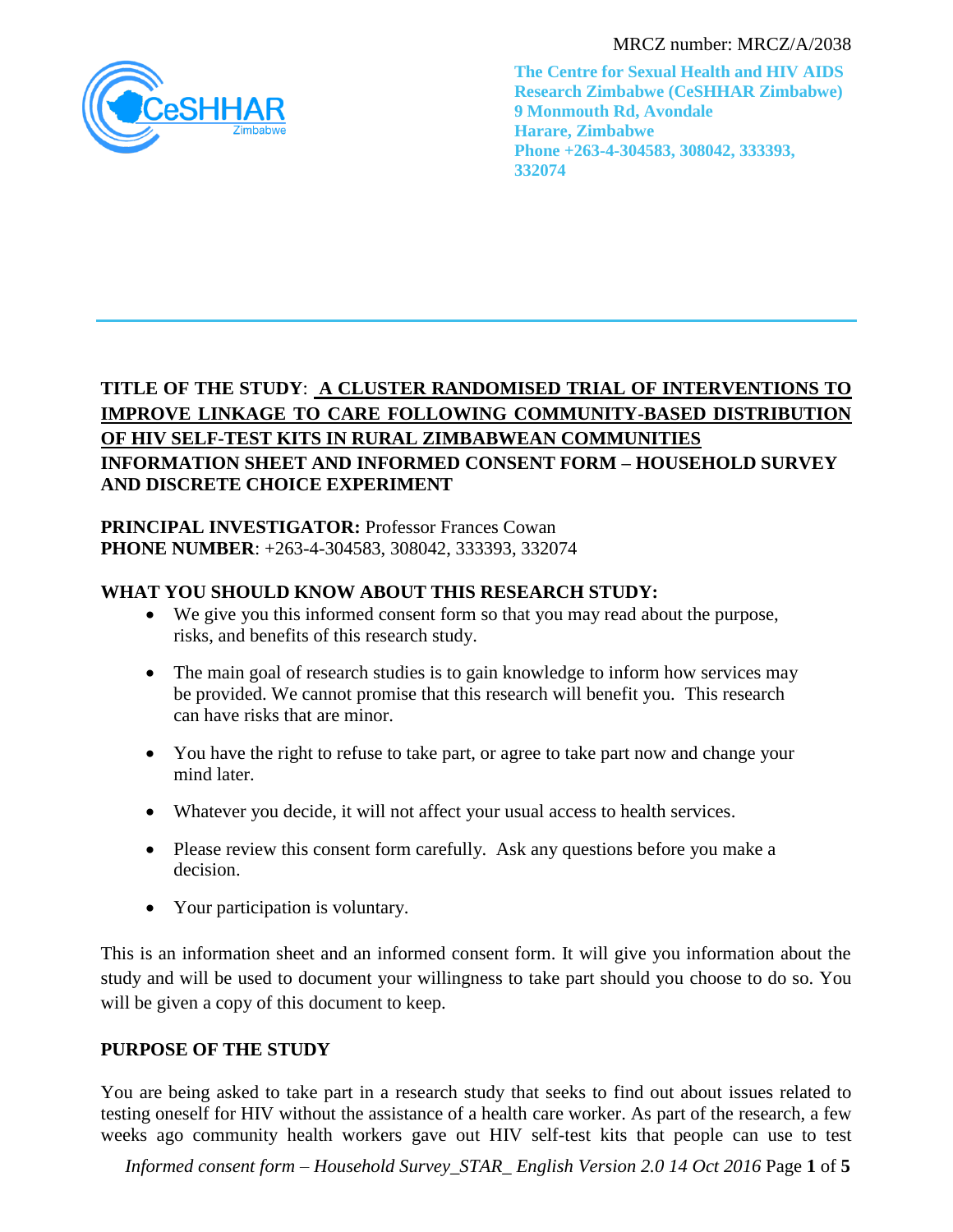themselves without the help of a health care worker. In this research we want to find out if using community health workers to give out self-test kits to people at home works well in terms of 1) making sure that all households get access to the self-test kits, 2) whether people who get the kits go on to test themselves for HIV, 3) whether people who test then go on to use prevention or treatment services according to the results of the test. In addition, we want to [BLANK PAGE ON REVERSE] find out how people would prefer to have self-test kits distributed within communities. This study is led by Professor Elizabeth Corbett of London School of Hygiene and Tropical Medicine. Within Zimbabwe, the Principal Investigator is Professor Frances Cowan who works with the Centre for Sexual Health and HIV AIDS Research (CeSHHAR) Zimbabwe in partnership with PSI Zimbabwe and Ministry of Health and Child Care.

## **IMPORTANCE OF THE STUDY**

HIV testing is an important step in ensuring access to HIV treatment and prevention services. Ministry of Health and Child Care want to find ways of increasing the number of people who test for HIV and know their status. HIV self-testing may make it easier for people to test. We already know from research that was conducted in Zimbabwe that people are able to accurately test themselves for HIV, and most find it acceptable. However before self-testing is extended to everyone who wants it, we need to know what the best methods are for distributing the self-test kits and supporting people to use them and seek onward services according to results of the test. This study will provide this required information and therefore enable us to design a good self-testing program.

## **STUDY PROCEDURES AND DURATION**

We will ask eligible individuals to answer a questionnaire by indicating their answers on a screen of a tablet. The tablet will read out the questions to you. The following sorts of people are able to take part:

- 1) Age 16 years or older
- 2) Have lived in the study area for the past three months
- 3) Willing and able to give written informed consent to take part

You have been asked to take part in the study because you meet the conditions mentioned above. If you are willing to participate, you will be asked to complete a questionnaire where you will be asked various questions about yourself, including whether you have HIV tested before, access to self-test kits, testing yourself for HIV and your use of health services. About 7,500 people will be asked to complete this questionnaire. In addition, the first 500 people who are enrolled will also be asked to complete a short, second questionnaire where they will be asked about methods of ensuring that people get the necessary help after they have tested themselves for HIV. You will self-complete the second questionnaire/s on paper. This should take about one to one and a half hours. Lastly, we will ask you to give a few drops of your blood that will be collected as small spots on a white paper that will be air-dried. To collect the few drops of blood, we will prick your finger with a clean needle. We will then take the papers to a laboratory in Harare where we will run an HIV test on the blood. If a person tests positive, we will run additional tests to determine how recent the infection is and how much HIV virus there is in the blood. We will also test whether the person is taking medicines for treating HIV. The white paper on which we collect the blood will not have your name; it will only be identified by a study number. The white paper that has your samples will be destroyed after all the tests have been run. All samples will be destroyed by September 2018.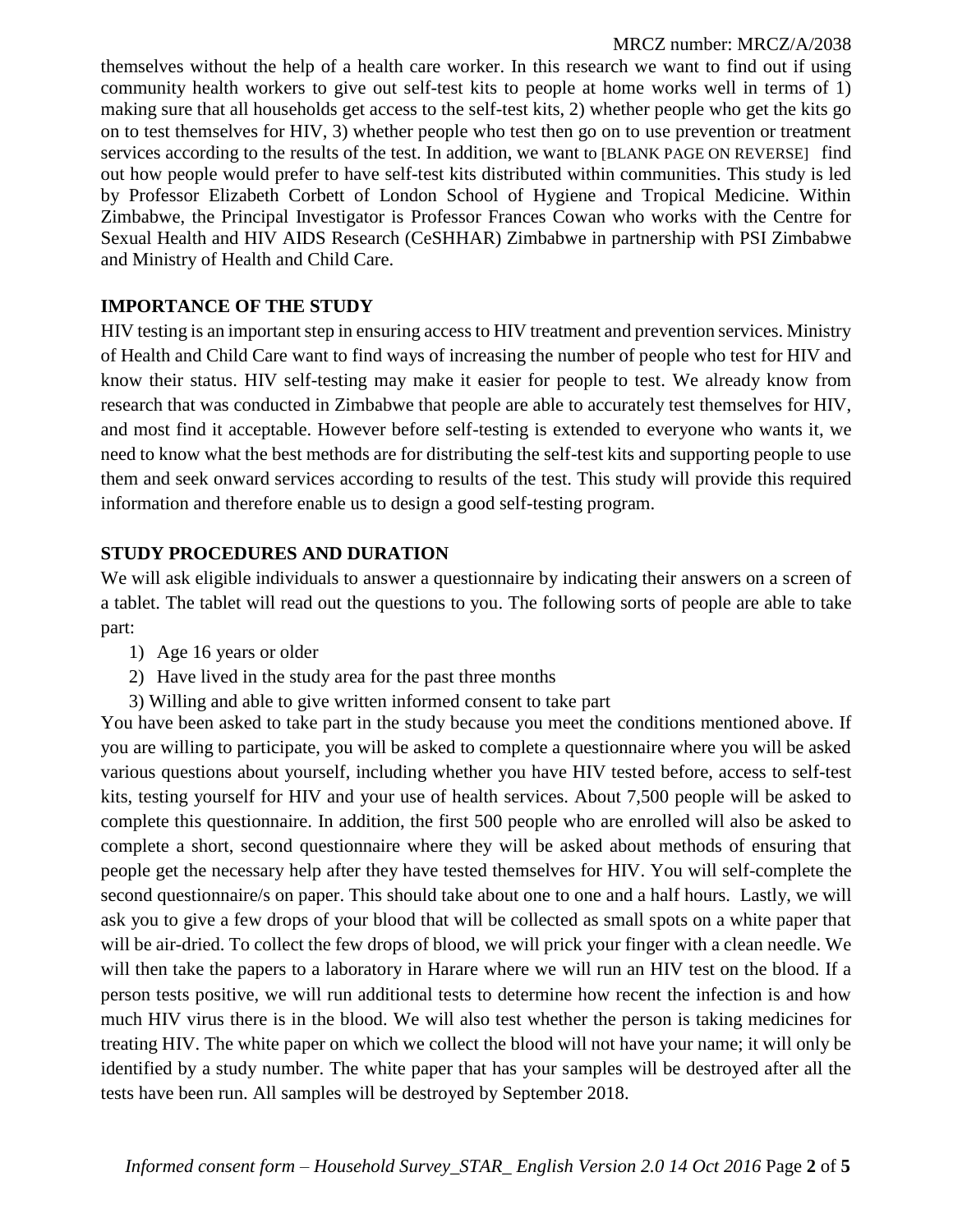If you do not know your current HIV status, we encourage you to get tested for HIV. Alternatively, I If you are willing, we can send your HIV results and, if you are HIV positive, the results showing the quantity of HIV virus that is in your blood to your local clinic. If you would like to collect your results from the clinic, you would have to give us additional identification information, such as your national identity number, that will enable you to collect your results. The results will be sent to the clinic in a sealed envelope. To give enough time for testing, allow two months from the date you have given your sample before going to the clinic. The clinic will only keep your results for three months. Your participation in the study will end on the same day that you complete the questionnaire/s and give your blood sample.

### **RISKS AND DISCOMFORTS**

The risks of participating in this study are minimal. It is possible that you may feel uncomfortable with some of the questions we will ask you. You can choose to skip questions or to stop completing the questionnaire if you feel uncomfortable. A trained counselor will be available to help you with any uncomfortable feelings you may have. You will complete the questionnaire in private in a closed room or tent.

#### **BENEFITS AND/OR COMPENSATION**

There are no direct benefits to you for participating in this study. We are hoping that findings from this study will be used to design programs for distributing self-test kits and encouraging linkage to onward services after self-testing. However, since participating in this study will take you away from your work, we will offer you US\$5 as a token of our appreciation for your having taken the time to take part in this study.

### **COSTS TO YOU**

There will be no additional costs to you except those related to the time taken while participating in this study.

#### **IN THE EVENT OF INJURY**

In the event of injury resulting from your participation in this study, treatment shall be offered by the study. Should you be injured as a result of your participation in the study, please contact Study Coordinator, Euphemia Sibanda on the following numbers: Cell 0782743948; Landline: +263-4- 304583, 308042, 333393, 332074.

#### **CONFIDENTIALITY**

Your personal details will not appear on the questionnaire or on any study-related documents. You will be assigned a study participant identity number which will be used to identify the questionnaire. All study records will be kept in a secure room in locked filing cabinets, and separate from any information that identifies you personally (such as this consent form), with access limited to study personnel. The questionnaires will be saved in password protected computers at CeSHHAR offices. Your name will not be used in any reports or publications that may arise from this study.

Your details may be released to authorized individuals if required by the law. Information may also be given to regulatory authorities should they wish to see it for their regulatory duties. The bodies

*Informed consent form – Household Survey\_STAR\_ English Version 2.0 14 Oct 2016* Page **3** of **5**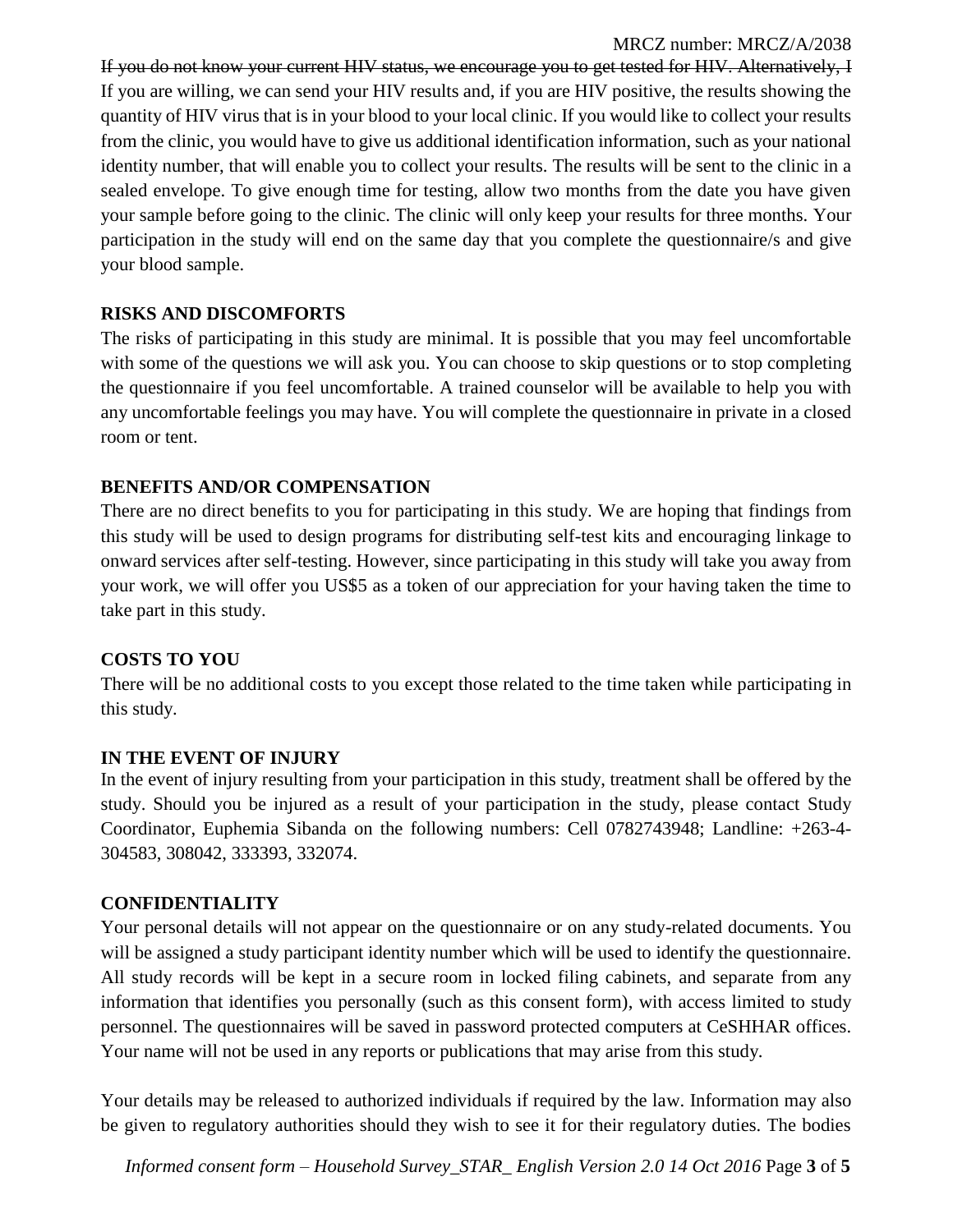regulating this study are the Medical Research Council of Zimbabwe, Research Council of Zimbabwe, London School of Hygiene and Tropical Medicine, and the University College London Ethics Committee.

## **VOLUNTARY PARTICIPATION**

We hope that you will agree to take part in this study. However, you do not have to take part in this study if you do not want to. If you decide that you do not want to participate in this study, that decision will not affect your job, daily life or regular health care in any way. If you decide that you want to take part now but then change your mind later, you may withdraw from the study at any time without having to give a reason.

### **OFFER TO ANSWER QUESTIONS**

Before you sign this form, please ask any questions on any aspect of this study that may be unclear to you. You may take as much time as necessary to think it over. For any other questions that you may have about this study now or in the future, please contact the Study Coordinator, Dr. Euphemia Sibanda on the following numbers: Cell: 0782743948, Landline: +263-4-304583, 308042, 333393, 332074.